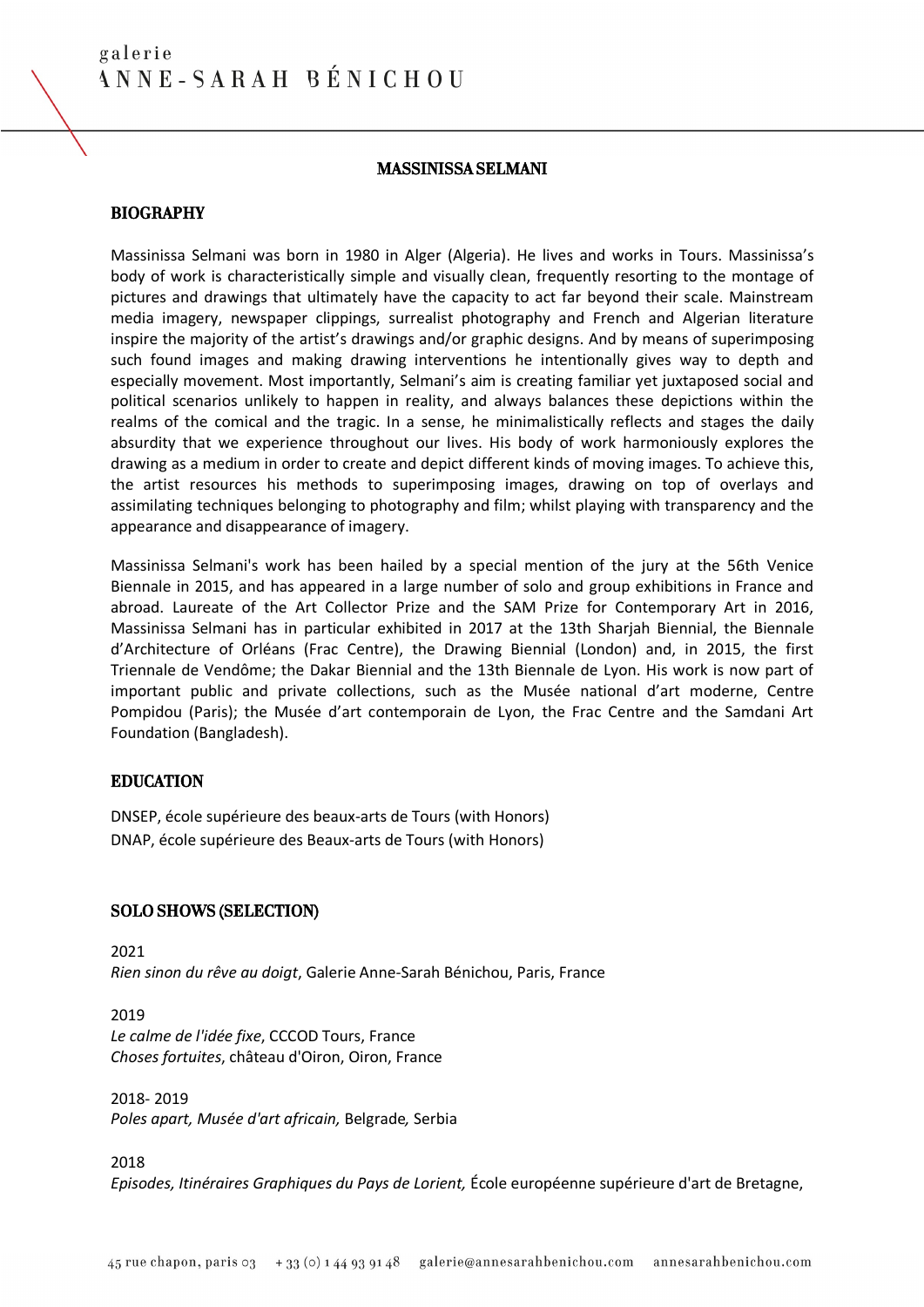# Lorient, France

*Ce qui coule n'a pas de fin*, curator Yoann Gourmel, SAM prize for contemporary Art, Palais de Tokyo, Paris, France

### 2017

*Les choses que vous faites m'entourent*, Galerie Anne-Sarah Bénichou, Paris, France *Même dans la pierre il y a du sable*, curator Philippe Piguet, Galerie de l'Etrave, Thonon les Bains, France

*Le vent ne veut jamais rester dehors*, Galerie Selma Feriani, Tunis, Tunisia

### 2016

*L'horizon était l*à, Maison Salvan, Labège, France *Bleu comme une orange*, curator Catherine David Prix Art [ ]Collector, Paris, France Art Basel, Selma Feriani Gallery

2015

Centre de création contemporaine Olivier Debré CCC OD, Tours, France

2013

*L'usine ne fait pas les nuages*, Galerie Talmart, Paris, France *L'Allure des choses*, Galerie Mamia Bretesché, Paris, France

2011

*L'Octroi*, exposition de fin de résidence, Tours, France *à côté!* au Volapuk, Tours, France

# GROUP SHOWS (SELECTION)

2021

*Le jour n'est pas si loin*, Manifesta, Lyon, France, 2021

*Les Partis pris d'Anne-Sarah Bénichou*, curated by Henri Guette, Festival International du Livre et du Film d'art, Perpignan, France

Drawing Biennial, The Drawing Room, London, United Kingdom

*Alger, Archipel des libertés*, curator Abdelkader Damani, FRAC Centre – Val de Loire, Orléans, France *A gorge sèche, après la traversée*, IESA Arts & Culture, Paris, France

*EN ATTENDANT OMAR GATLATO, Regard sur l'art en Algérie et dans sa diaspora*, curator Natasha Marie Llorens, production Triangle France – Astérides, Manifesta 13 - Les Parallèles du Sud, Friche la Belle de Mai, Marseille, France

*2021 = 5*, exhibition celebrating the 5th anniversary of the gallery, Galerie Anne-Sarah Bénichou, Paris, France

*Chamboulement*, Galerie C, Neuchâtel, Switzerland

2020

*Figurez-vous…*, dessins de la collection du Musée d'art contemporain (MAC) Lyon, Manifesta, Lyon France

*Waiting for Omar Gatlato,* Wallach Art Gallery, New York City, United States

2019

*Dimension supplémentaire,* Souillac, France *Incursioni D'arte Nella Civiltà,* Fondation Remotti, Camoglie, GE, Ital*y*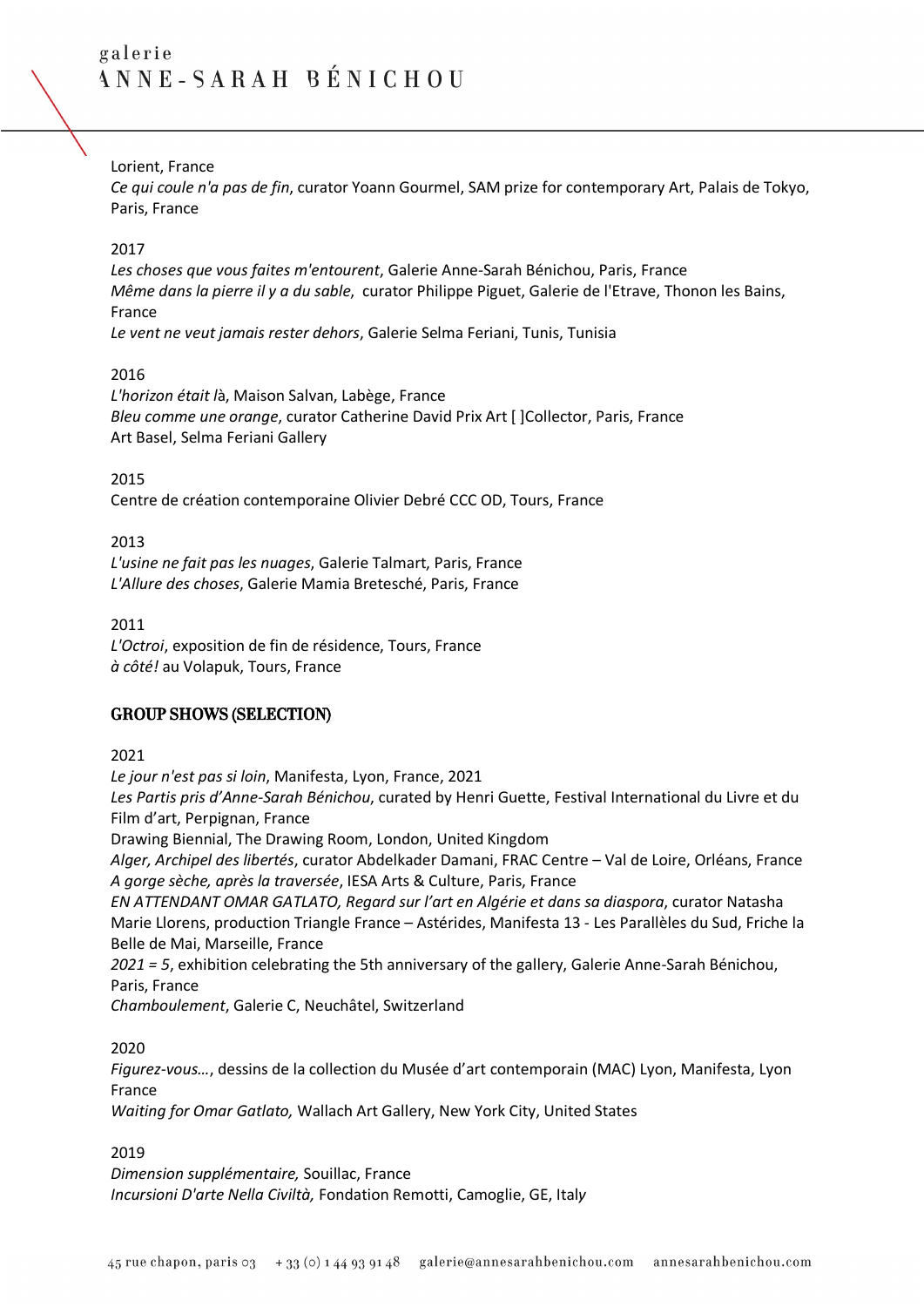*"Signes personnages",* CCC OD, Tours, France Drawing Biennial, The Drawing Room, London, United Kingdom Beirut Art Fair (Anne-Sarah Bénichou gallery) *Paréidolie*, International Contemporary Drawing Fair, Marseille, France (Anne-Sarah Bénichou gallery)

### 2018

*No Looking Back, Okay?* curator Simona Vidmar, Maribor Art Gallery, Slovenia *Habiter la Méditerranée*, Institut Valencien d'Art Moderne (IVAM), Valencia, Spain *Drawing Lab: cinéma d'été,* DrawingLab, Paris, France *A Slice through the World: Contemporary Artists? Drawings*, Modern Art Oxford, Oxford, United Kingdom

### 2017

*Art [ ] Collector 5x 2+1*, 10 laureate Art [ ] Collector since 2012, et Mehdi-Georges Lahlou (artiste invité), curator Philippe Piguet, Patinoire Royale/Galerie Valérie Bach Bruxelles, Belgium *Marcher dans le rêve d?un autre,* Biennale d'architecture d'Orléans, curator: Abdelkader Damani et Luca Galofaro, Frac Centre, Orléans, France *Where the f\*ck is my sock*, Akinci Gallery, Amsterdam*, Pays-Bas Mouvements,* Salle des Pavillons, Lyon. In collaboration with Veduta, Lyon biennial 2017 *The intimate ennemy,* curator Pelagica, Milan, Italy *Un monde in-tranquille,* Abbaye Saint- André, Centre d'art contemporain, Meymac, France *Réparations*, Frac Centre, Orléans, France *I Want! I Want!: Art & Technology.* curator : Deborah Smith, Birmingham Museum and Art Gallery, United-Kingdom Drawing Biennal 2017, The Drawing Room, Londres, United Kingdom *Tamawuj*, 13ème biennale de Sharjah, curator Christine Tohmé *The pace of outsides*, Duo show, Massinissa Selmani-Albrecht Schnider, Akinci Gallery, Amsterdam, Netherlands *Social Calligraphies*, Zacheta- National Gallery of art, Poland, curated by Magda Kardasz *All we need*, Private choice, Paris, France

FIAC, Paris (Selma Feriani gallery)

*Paréidolie*, International Contemporary Drawing Fair, Marseille (Galerie Anne-Sarah Bénichou)

# 2016

*Art [ ] Collector 5×2*. Curator Philippe Piguet, Paris, Patio Art Opéra, Paris, France Stand Up! Dak'art Off 2016, Sénégal Drawing Now, Paris (Selma Feriani Gallery) Art Dubaï, EAU (Selma Feriani Gallery) Art Dubaï Projects 2016, curator Yasmina Reggad Zona Maco, Mexico DF (Yam Gallery) *Social Calligraphies*, curator Magda Kardasz, Nationale Zachęta gallery, Poland

# 2015

*La vie moderne*, 13ème Biennale de Lyon, curator Ralph Rugoff *Double take*, Nature Morte Gallery, curator Diana C. Betancourt, New Delhi, India PARÉIDOLIE, Salon International du Dessin Contemporain, Marseille, France *All the world's futures,* 56th Venice biennial, curator Okwui Onwezor, Italy 1ère Triennale de Vendôme, curator Nadège Piton, Erik Noulette and Damien Sausset, France *DDessin*, Paris Contemporary Drawing Art Fair, France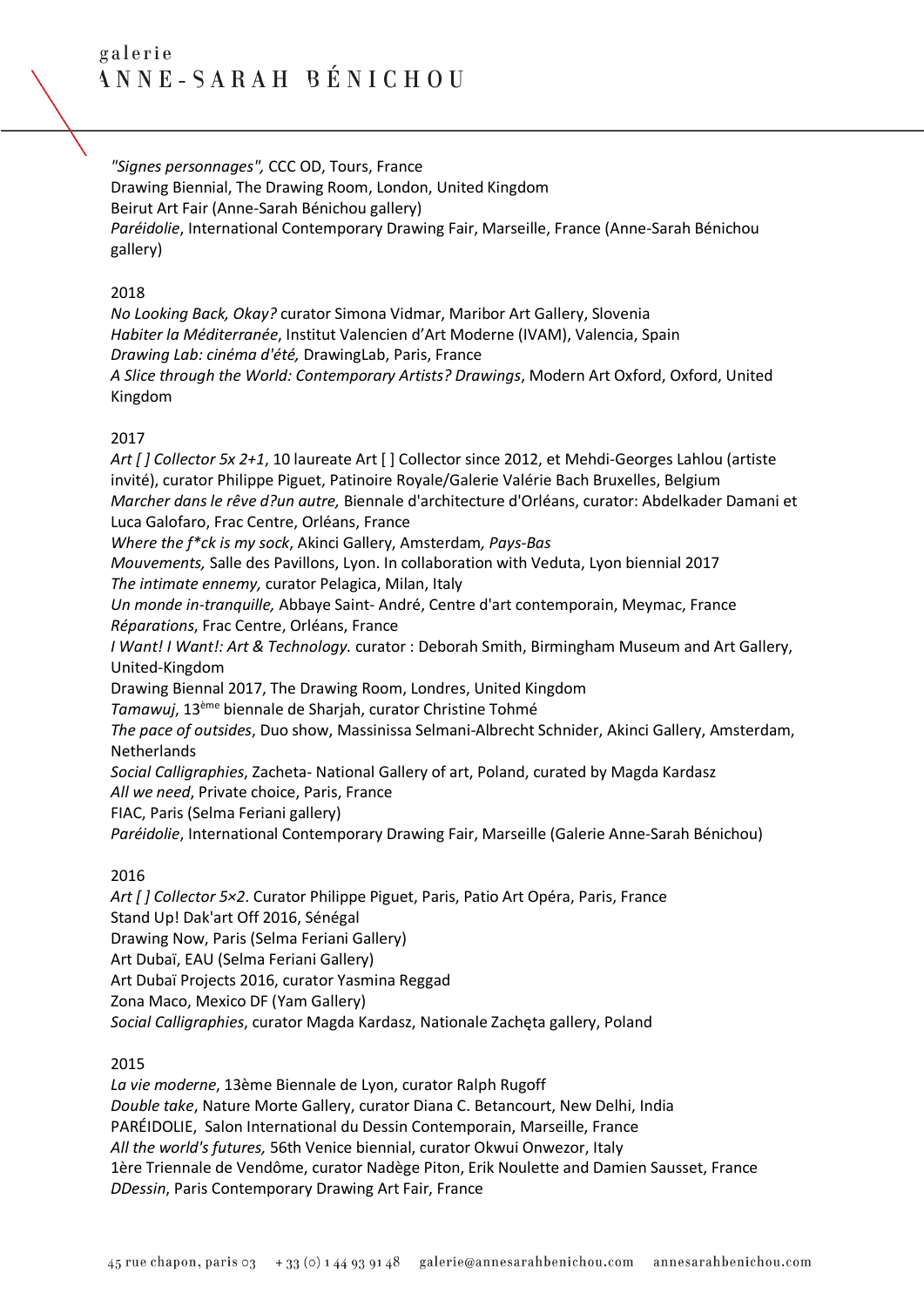*Dessine-moi une vidéo*, Galerie Karima Celestin, Marseille, France Carte blanche, Officine dell'immagine gallery, Milano, Italy *1 :54*, contemporary African Art Fair, Primo Marella Gallery

### 2014

Singapore Art Fair, MENA Pavillon, curator Catherine David Singapore Art Fair, Galerie Mamia Bretesché *Subliminaloops*, Les Arteliers de la sources, Orléans, France *Walk under the same sky*, Yam Gallery, SMA, Mexico *Intervening Space : From the ultimate to the world*, The Mosaic Rooms, London, curator Yasmina Reggad Produire le commun, Dakar Biennial, Sénégal, curator Elise Atangana, Smooth Ugochukwu NZEWI and Abdelkader Damani Dibujos; Geografìa Variables, Yam Gallery, Mexico DDessin, Paris Contemporary Drawing Fair, Atelier Richelieu, Paris, France (Galerie Talmart) *Du point à la ligne*, Galerie Mamia Bretesché, Paris, France

*Portrait Redux*, Galerie Selma Feriani, Tunis, Tunisia

### 2013

*Art Connections*, Brasov, Romania

*(One) hope map*, Hallen Belfort, curator Michel DeWilde, Bruges, Belgium

Projection de films d'animation à l'occasion de l'anniversaire de parution de la revue Afrikadaa, sur

proposition de On the Roof, Le Lavoir Moderne Parisien, Paris, France

Exposition collective, Centre culturel Français d'Annaba, Algeria

### 2012

Festival Alternative, Belgrade, Serbia

Exposition collective, centre culturel Français d'Oran, Algéria

Limonaïa, Musée des beaux-arts de Tours, France, curator Marie-Claude Valentin et Ghislain Lauverjat

Exposition collective au Centre culturel Français d'Alger, Algeria

Bibliothèque Nationale de France, Paris

Place aux 14 janvier, Galerie Talmart, Paris

*Faire Face*, Galerie contemporaine de la ville de Chinon, curator Dominique Marchès

2011

*Le jasmin l'emportera*, théâtre Jean Vilar, Vitry-Sur-Seine, France *Habiter la terre*, Biennale internationale d'art contemporain de Melle, France, curator Dominique Truco *Visions nocturnes*, Musée des beaux arts de Tours, France *Petits formats*, Tours, France

# PRIZES

Finalist for the Prix Sam pour l'art contemporain, 2016 Special mention at the 56th Venice biennial, 2015 Prix Art [ ] Collector, Paris, 2016 Bourse d'aide à la création Drac centre, 2013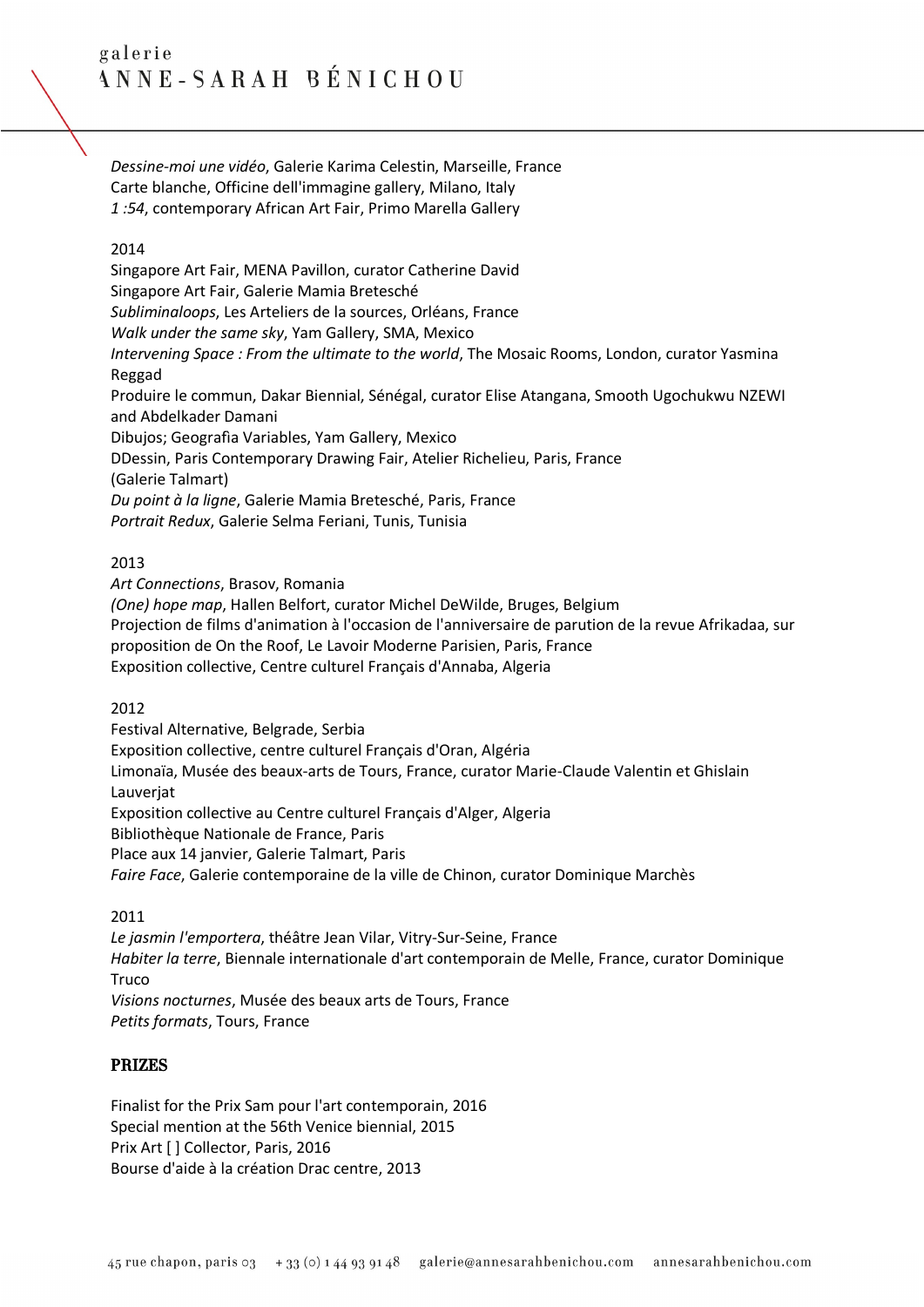# **RESIDENCIES**

2021

Civitella Ranieri, Umbertide, Italy

2015 Résidence Veduta, 13ème Biennale de Lyon Studio Perro Bravo, Mexico, on an invitation of Yam Gallery, SMA, Mexico *L'Octroi*, with the support of Mode D'emploi, Tours, France

### TALKS, CONFERENCES

2018 Fondation Salomon, Annecy, France, with Philippe Piguet

2017 French Institute, talk with Ivana Vojt Galerie de l'étrave, Thonon-les-bains, talk with Philippe Piguet

2016 Drawing Now Paris, talk with Philippe Piguet

2015 1:54 Forum, London, talk with Hoor Al Qassimi Frac Champagne-Ardenne, France ESAD Orléans, France

#### PUBLICATIONS (SELECTION)

2021 *Vitamin D3: Today's Best in Contemporary Drawing*, Phaidon

2019

*Waiting for Omar Gatlato*, exhibition catalogue, Wallach Art Gallery, New York, United States, edited by Natasha Marie Llorens

#### 2018

*Ce qui coule n'a pas de fin*, catalogue of the exhibition « Ce qui coule n'a pas de fin », Palais de Tokyo, Paris, France, with the support of SAM Art Projects by Jean Hubert Marin, Clothilde Chauvin et Yoann Gourmel

*Poles apart*, exhibition catalogue, texts by Ivana Vojt, Čedomir Vasić and Irina Subotić, African art museum, Belgrade, Serbia

2017

*Marcher dans le rêve d'un autre*, Biennale d'architecture d'Orléans *Tamawuj*, 13th Sharjah Biennial

2016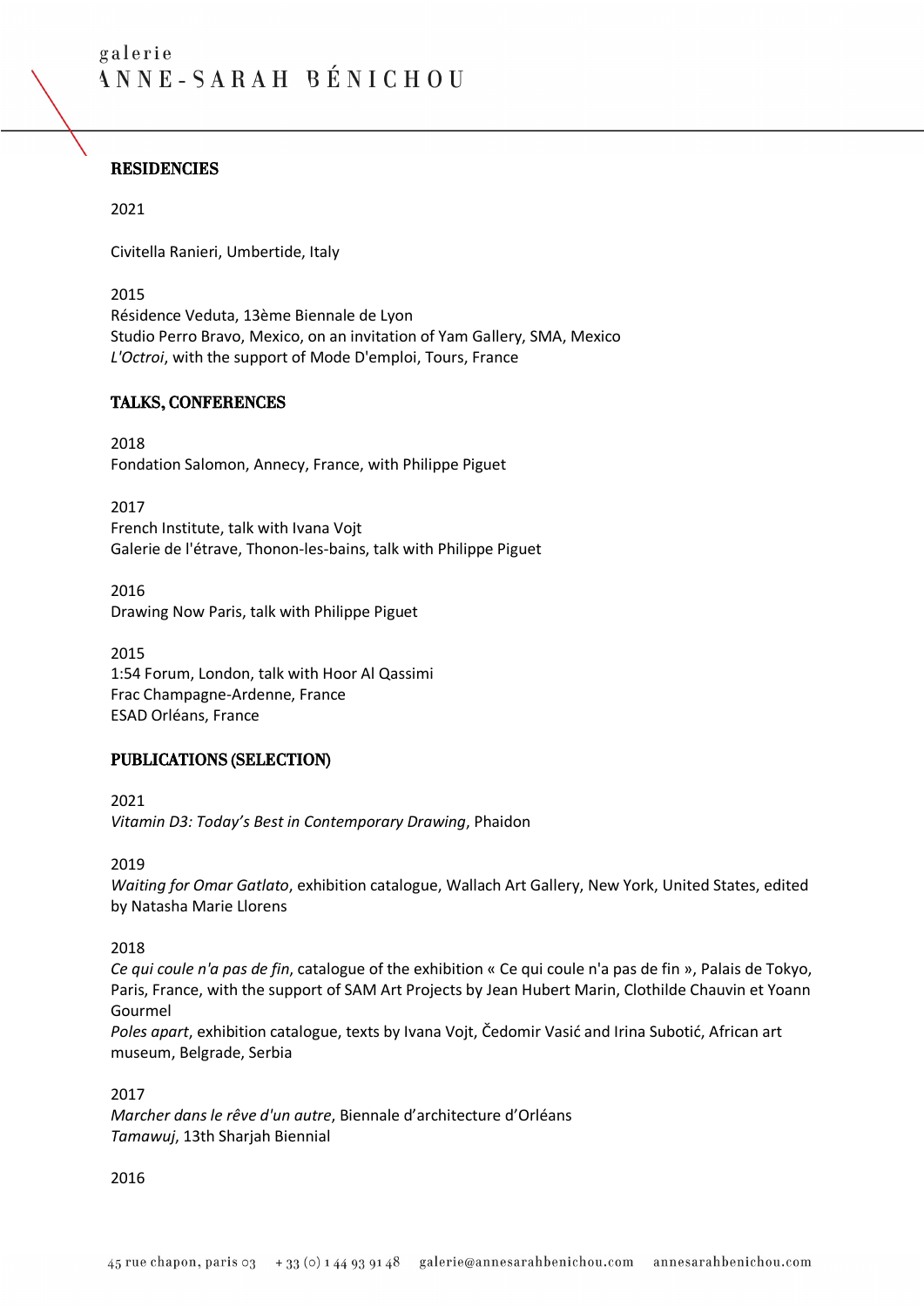*Massinissa Selmani*, Monographie digitale, Naima Editions, Paris, prefaced by Mathias Enard Catalogue monographique, Prix Art [ ] Collector, Paris *Bleu comme une Orange*, exhibition catalogue, texts by Evelyne Deret, François-Régis Lumbroso, Eve de Medeiros, Selma Feriani, Marc Monsallier, Art [ ] Collector Prize

#### 2015

13rd Lyon biennial 56th Venice biennial 1st Vendôme trienniale

#### 2014

*Intervening Space : From the ultimate to the world*, exhibition catalogue, London, text by Yasmina Reggad

2013 *(One) Hope Map*, exhibition catalogue

2012

*Limonaïa*, exhibition catalogue, text by Jérôme Diacre

2011

*Habiter la terre*, Biennale internationale d'art contemporain de Melle, exhibition catalogue, text by Dominique Truco

#### PRESS (SELECTION)

2018

Art absolument, *Massinissa Selmani, le bizarre, l'étrange et l'incongru*, Philippe Piguet L'oeil, portrait by Philippe Piguet Qantara, *Un trait de crayon abolit le hasard*, by Ingrid Perbal

2017

ArtForum, *Massinissa Selmani,* November, by Riccardo Venturi Telerama.fr, *Massinissa Selmani, un coup de crayon subversif et déroutant*, by Alexia Guggémos Le Monde, *Massinissa Selmani, l?art de l?absurde*, by Roxana Azimi Délibéré.fr, *Massinissa Selmani makes it visible*, by Nina Leger

2016

Art Press N 432, Massinissa Selmani, entre comédie et tragédie Revue l'oeil, Mars 2016, portrait by Philippe Piguet Revue Jef Klak, 1000 villages, Massinissa Selmani

2015

Art Forum - Biennale on the brink France Culture- Les carnets de la création, Massinissa Selmani Le Monde Afrique- Les cinq artistes africains de l'année 2015 Sock-studio.com - Collapsing Utopia: Massinissa Selmani?s ?1000 Villages? and the Failed Algerian Agrarian Revolution of 1973 Diptyk N28- Venise sera-t-elle africaine ? Le quotidien de l'art N°902- Chambre avec vue, Massinissa Selmani.